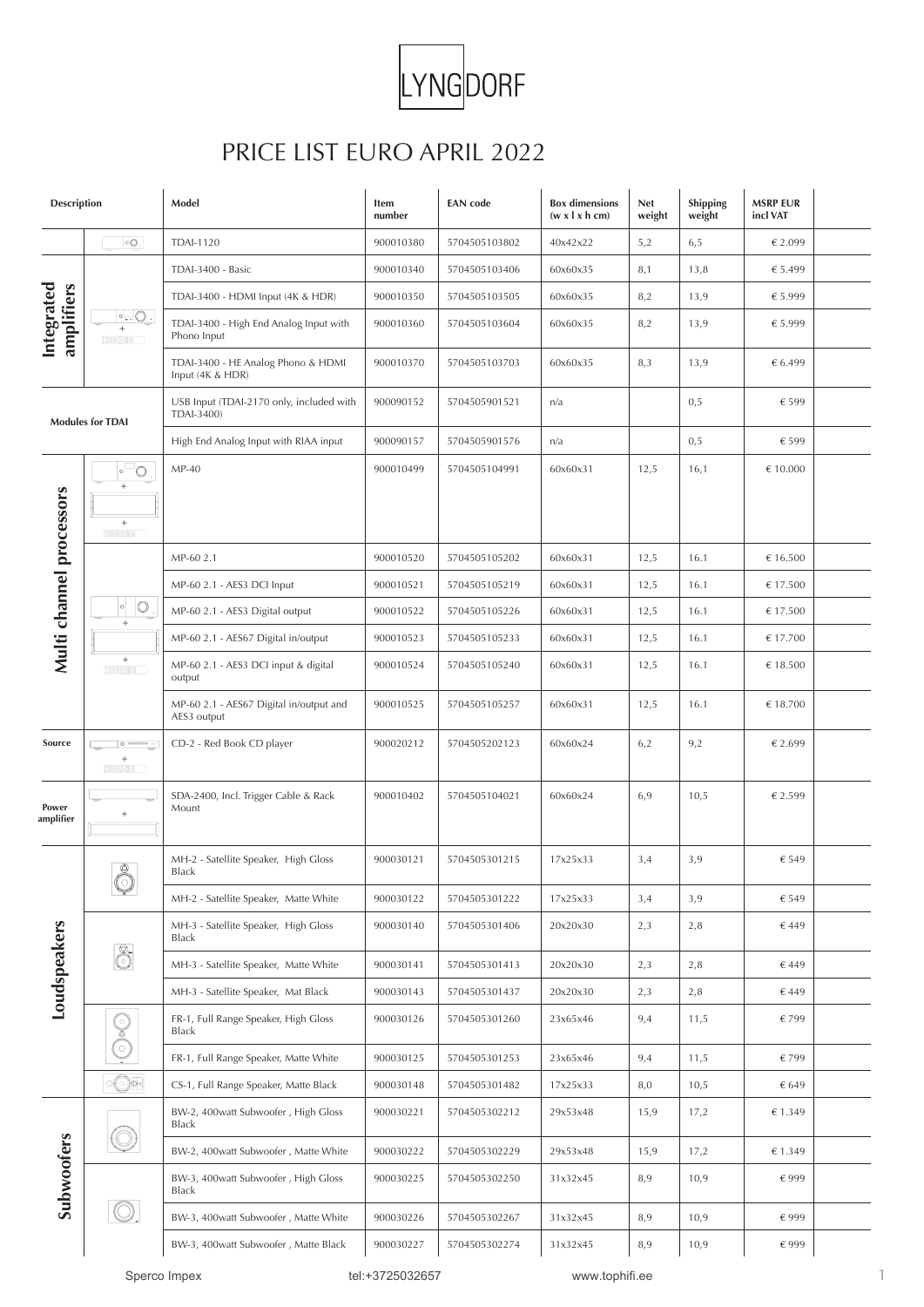

## PRICE LIST EURO APRIL 2022

|                         | <b>Description</b>   |                                           | Model                                                                                       | Item<br>number | <b>EAN</b> code | <b>Box dimensions</b><br>$(w \times l \times h \text{ cm})$ | <b>Net</b><br>weight | Shipping<br>weight | <b>MSRP EUR</b><br>incl VAT |  |
|-------------------------|----------------------|-------------------------------------------|---------------------------------------------------------------------------------------------|----------------|-----------------|-------------------------------------------------------------|----------------------|--------------------|-----------------------------|--|
| CUSTOM INSTALL SPEAKERS | In-wall speakers     | $\odot$                                   | D-500, Full range in-wall<br>speaker with closed cabinet                                    | 900030175      | 5704505301758   | 89x33x23                                                    | 7,5                  | 10,5               | €1.699                      |  |
|                         |                      |                                           | D-500 Center, Full range in-<br>wall center speaker with closed<br>cabinet                  | 900030176      | 5704505301765   | 75x47x21                                                    | 11,5                 | 13,5               | € 2.399                     |  |
|                         |                      | $ \mathring{\circ} $                      | D-5, Compact in-wall speaker<br>with closed cabinet                                         | 900030177      | 5704505301772   | 47x47x22                                                    | 6,9                  | 8,9                | €1.299                      |  |
|                         |                      |                                           | D-5 IC, Compact in-ceiling<br>speaker with angled, adjustable<br>tweeter and closed cabinet | 900030178      | 5704505301789   | 47x47x22                                                    | 6,9                  | 8,9                | €1.399                      |  |
|                         | Line source speakers | <b>OOOO</b>                               | LS-1000 Left, 2-way line source,<br>$closed *$ )                                            | 900030160      | 5704505301604   | 62x39x24                                                    | 9,8                  | 11,8               | € 2.099                     |  |
|                         |                      | <u>းဝ</u><br>Θ                            | LS-1000 Right, 2-way line<br>source, closed *)                                              | 900030161      | 5704505301611   | 62x39x24                                                    | 9,8                  | 11,8               | € 2.099                     |  |
|                         |                      | 03000000                                  | LS-1000 Center, , 2-way line<br>source, closed *)                                           | 900030162      | 5704505301628   | 62x39x24                                                    | 10,3                 | 12,4               | € 2.199                     |  |
|                         |                      |                                           | Mounting Kit, LS-1000 Left                                                                  | 900030170      | 5704505301703   | 34x23x11                                                    | $\mathbf{1}$         | 1,4                | € 599                       |  |
|                         |                      |                                           | Mounting Kit, LS-1000 Right<br>+ Center                                                     | 900030171      | 5704505301710   | 34x23x11                                                    | $\mathbf{1}$         | 1,4                | € 599                       |  |
|                         | Subwoofer            | $\blacksquare$                            | BW-20, Passive boundary<br>woofer, closed                                                   | 900030179      | 5704505301796   | 84x57x40                                                    | 34,2                 | 38,5               | € 3.599                     |  |
|                         |                      | Requires one mounting kit per line array. | * Minimum four modules per line array is recommended.                                       |                |                 |                                                             |                      |                    |                             |  |